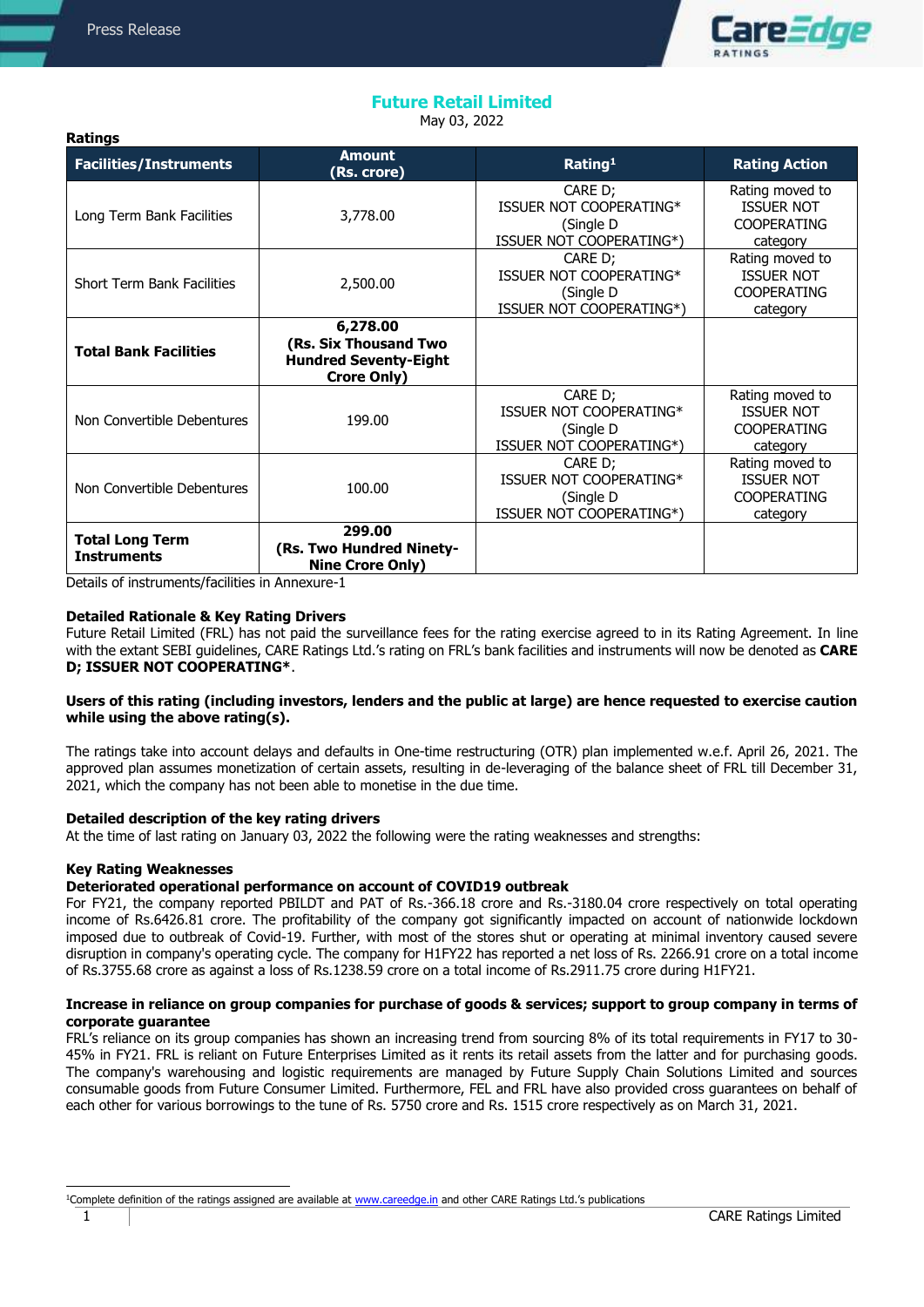

#### **Deterioration of debt coverage ratios; accelerated due to COVID19**

The overall gearing deteriorated to 18.44x as on March 31, 2021 as against 2.96x as on March 31, 2020 on account of significant increase in debt to acquire lease assets from FEL and higher working capital borrowings. Subsequently, total debt to PBILDT and Interest coverage ratios also deteriorated in FY21.

## **Deterioration in financial flexibility; considerable promoters' stake pledged**

As on September 30, 2021, the promoters of FRL have pledged 50.40% of their 19.86% stake in the company. Falling market capitalisation coupled with rising debt has led to significant deterioration of debt to market-capitalisation. Considerable reduction in market capitalisation and in absence of any additional cover provided by the promoters, significant amount of pledged shares have been invoked.

#### **High Working Capital Cycle**

FRL has low collection period which is inherent in the industry, however the inventory days are higher on account of bought out stock arrangement for its inventory which leads to higher working capital requirement. Inventory days have increased to 261 in FY21 from 106 in FY20. The company however, on account of COVID19 outbreak didn't settle its creditors especially the group companies on account of which trade payables increased to 255 days in FY21 from 91 days in FY20.

#### **Intensifying competition**

Heightened competition from both brick and mortar and online players could impact overall SSSG of FRL. Competition from ecommerce players, remains a key threat. Also, change in FDI norms can lead to further competition. Currently, the government has allowed FDI in food processing sector. Apart from this, the government is also contemplating liberalising rules relating to multi-brand retail. This will open up foreign investments which may pose a threat to existing retail players like FRL, etc.

#### **Key Rating Strengths**

#### **Experienced Promoters & Management**

The promoters of FRL have been closely involved in the management of business and in defining & monitoring the business strategy for the company. Mr. Kishore Biyani, the founder and Group CEO of the Future group, is widely recognised as a pioneer of modern retail in India. Furthermore the promoters are supported by a strong management team having significant experience in retail industry.

## **Established pan-India presence across formats**

Future group has presence in retail (value, home and electronics retail), insurance (life and non-life through JV with the Generali Group) and retail support services (through various subsidiaries).

FRL is one of the leading retailers in India and occupies total retail space of 15.69msf as on March 31, 2021. Aggregately, the Future group has pan India presence in value retailing (Big Bazaar, Food Bazaar, Easyday), lifestyle (Central, Brand Factory) & home retailing (HomeTown, eZone) and across various price points.

#### **Robust supply chain infrastructure in place**

The company's inventory management module operates on state of art ERP system that is SAP R3. The sophisticated inventory management tools in the SAP allows the company to monitor, manage and control the inventory levels. This helps the company to manage the flow of inventory efficiently. The sales trends are also regularly monitored to optimise inventory levels.

The company's warehousing and logistic requirements are managed by Future Supply Chain Solutions Limited, which is a part of the Future Group. FRL has mother warehouses at various locations in each zone which feeds the regional warehouse which in turn provides services to the stores across all the locations.

#### **Industry Outlook**

The retail industry was affected due to the outbreak of Covid-19 followed by the nation-wide lockdown in the last week of March 2020. The closure of retail stores and shopping malls across the country led to a sharp decline in retail sales. While stores selling essential items like food and groceries, medicines were allowed to function, stores selling non-essential items like apparels, consumer durables etc. were completely shut. As the lockdown restrictions were eased in a phased manner, the industry initially grappled with both supply and demand side issues. Even when the shopping complexes and malls were allowed to open from June 2020, footfalls were low as people were cautious of stepping out due to the virus. Also, during times of uncertainty, people become prudent in terms of discretionary spending. Meanwhile, on the supply side, retailers faced logistic challenges. The consumer demand began improving on a quarterly basis from Q2FY21. Further, the vaccination inoculation drive started in January 2021 aided the consumer confidence.

The spread of the virus led to an acceleration in online sales of consumer products as consumer behaviour changed during the lockdown as people avoided physical store visits due to fears of virus contraction. Shopping through online channels not only enabled customers to shop from the comfort and safety of their homes but it also allowed retail players to operate and survive despite restrictions during the period of lockdown and subsequent stages of unlock.

After gradual pick up in revenues in Q3-Q4FY21, the revenues declined in April-May 2021, this decline was primarily due to the state-wise imposition of restrictions from April onwards on account of the recent spike in Covid-19 cases. Restrictions in movement and limited hours of operation for stores created a challenging business environment for retailers. Consumer sentiment was once again adversely impacted, and people became cautious with regards to discretionary expenses. In near future, consumer demand is expected to improve for non-essential items as lockdown restrictions are lifted from June 2021.

The recovery in consumer demand is dependent on the spread of the virus and the progress of the vaccination drive in the country. Overall, for FY22, sales are expected to be higher than FY21 levels but is to be noted that the possibility of a third wave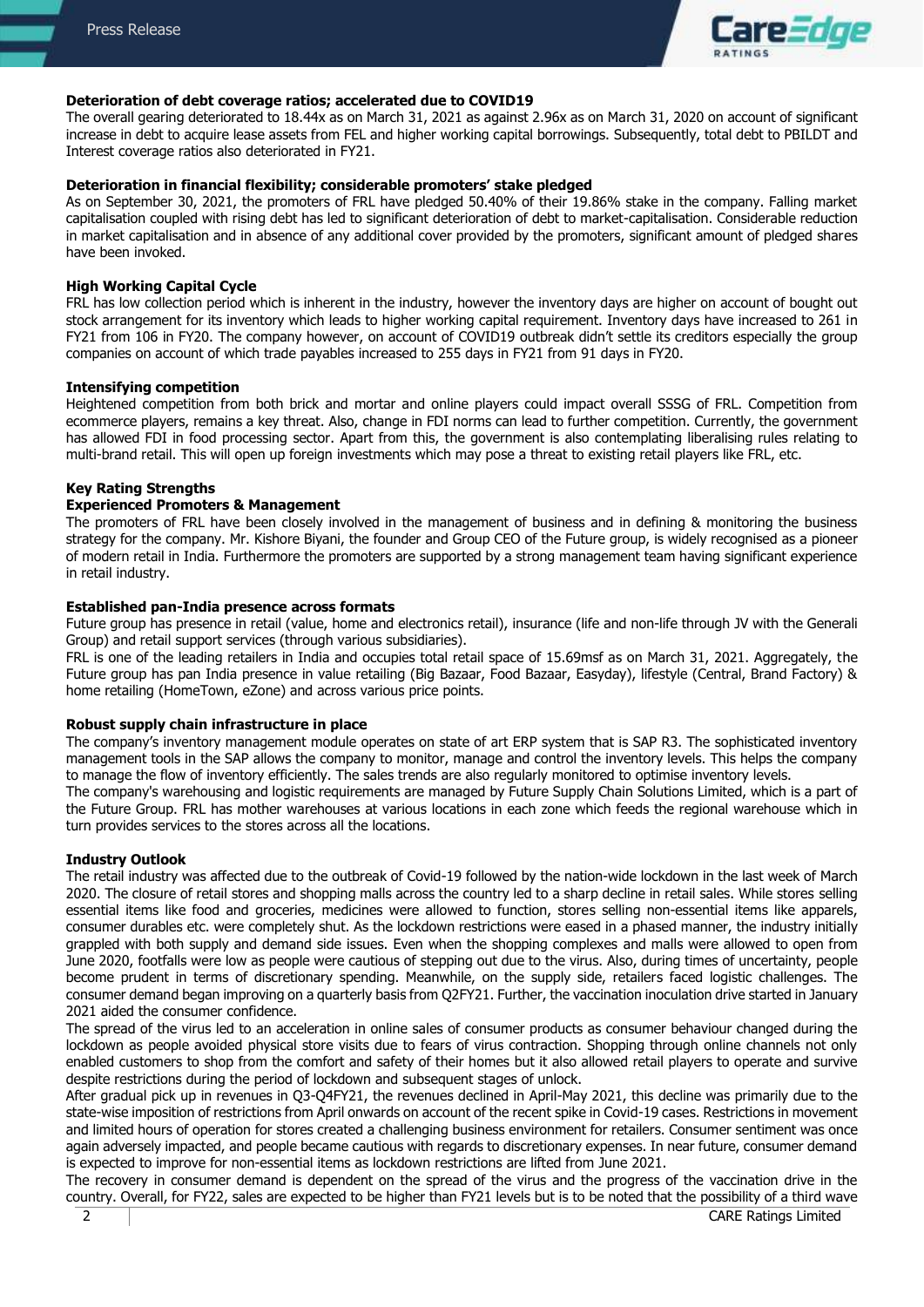

of Covid-19 might impact the industry dynamics. The long-term outlook of the industry remains positive on the back increase in disposable income, favourable demographics, brand consciousness, growth of e-commerce amongst other enablers.

## **Liquidity: Poor**

The company's liquidity has been severely impacted on account of lockdown measures which has hampered company's ability to generate cash flows and continues to remain poor. The company has implemented OTR with effect from April 26, 2021.

## **Analytical approach:** Standalone

## **Applicable Criteria**

[Policy in respect of Non-cooperation by issuer](https://www.careratings.com/pdf/resources/Policy%20in%20respect%20of%20Non-cooperation%20by%20issuer_29%20October%202021.pdf) [CARE's Policy on Default Recognition](https://www.careratings.com/pdf/resources/CARE) [Analytical Treatment for one-time restructuring \(OTR\) due to Covid-19 related stress](https://www.careratings.com/pdf/resources/Analytical%20treatment%20of%20restructuring%20-%20COVID-Revised.pdf) Financial ratios – [Non-Financial Sector](https://www.careratings.com/pdf/resources/Financial%20ratios%20-%20Non%20Financial%20Sector_March2021.pdf) [Liquidity Analysis of Non-Financial Sector Entities](https://www.careratings.com/pdf/resources/Liquidity%20Analysis%20of%20Non%20-%20Financial%20Sector%20entities_May2020.pdf) [CARE's Policy on Curing Period](https://www.careratings.com/pdf/resources/Policy%20on%20curing%20period.pdf) [Criteria on assigning 'outlook' and 'credit watch' to Credit Ratings](https://www.careratings.com/pdf/resources/Rating%20Outlook%20and%20credit%20watch_May2020.pdf) Rating Methodology – [Organized Retail Companies](https://www.careratings.com/upload/NewsFiles/GetRated/RatingMethodology-Organized%20Retail%20Companies_December2020.pdf)

## **About the Company**

Future Retail Limited is the flagship company of the Future Group (one of India's leading retailers) and is engaged mainly in home & electronics retailing and value retailing. The company operates Big Bazaar, Easy Day, Foodhall and other small format stores. FRL as on March 31, 2021, operates 1,308 stores with retail space of 15.69msf.

| <b>Brief Financials (Rs. crore)</b> | $31-03-2020(A)$ | $31-03-2021(A)$ | 9MFY22 (Prov.) |
|-------------------------------------|-----------------|-----------------|----------------|
| Total operating income              | 20,152.43       | 6,426.81        | 5,547.40       |
| PBILDT                              | 2,189.31        | $-366.18$       | $-1,090.51$    |
| PAT                                 | 33.84           | $-3.180.04$     | $-3,345.12$    |
| Overall gearing (times)             | 2.96            | 18.44           | <b>NA</b>      |
| Interest coverage (times)           | 2.05            | $-0.25$         | <b>NM</b>      |

A: Audited; Prov.: Provisional; NA: Not Available; NM: Not Meaningful

#### **Status of non-cooperation with previous CRA:** Not Applicable

**Any other information:** Not Applicable

#### **Rating History for last three years:** Please refer Annexure-2

#### **Annexure-1: Details of Instruments/Facilities**

| Name of the<br><b>Instrument</b>                       | <b>ISIN</b>  | Date of<br><b>Issuance</b> | <b>Coupon</b><br>Rate | <b>Maturity</b><br><b>Date</b> | Size of<br>the Issue<br>(Rs.<br>crore) | <b>Rating assigned along</b><br>with Rating Outlook |
|--------------------------------------------------------|--------------|----------------------------|-----------------------|--------------------------------|----------------------------------------|-----------------------------------------------------|
| Fund-based - LT-<br><b>Working Capital Limits</b>      |              |                            |                       |                                | 3250.00                                | CARE D; ISSUER NOT<br>COOPERATING*                  |
| Non-fund-based - ST-<br>BG/LC                          |              |                            |                       |                                | 2500.00                                | CARE D; ISSUER NOT<br>COOPERATING*                  |
| Fund-based - LT-Term<br>Loan                           |              |                            |                       | <b>FY23</b>                    | 528.00                                 | CARE D; ISSUER NOT<br>COOPERATING*                  |
| Debentures-Non<br>Convertible Debentures               | INE752P07047 | June 03,<br>2019           | 10.65%                | March 31,<br>2023              | 100.00                                 | CARE D; ISSUER NOT<br>COOPERATING*                  |
| Debentures-Non<br>Convertible Debentures               | INE752P07054 | June 03,<br>2019           | 10.65%                | March 31,<br>2023              | 99.00                                  | CARE D; ISSUER NOT<br>COOPERATING*                  |
| Debentures-Non<br>Convertible Debentures<br>(proposed) |              |                            |                       |                                | 100.00                                 | CARE D; ISSUER NOT<br>COOPERATING*                  |

\*Issuer did not cooperate; Based on best available information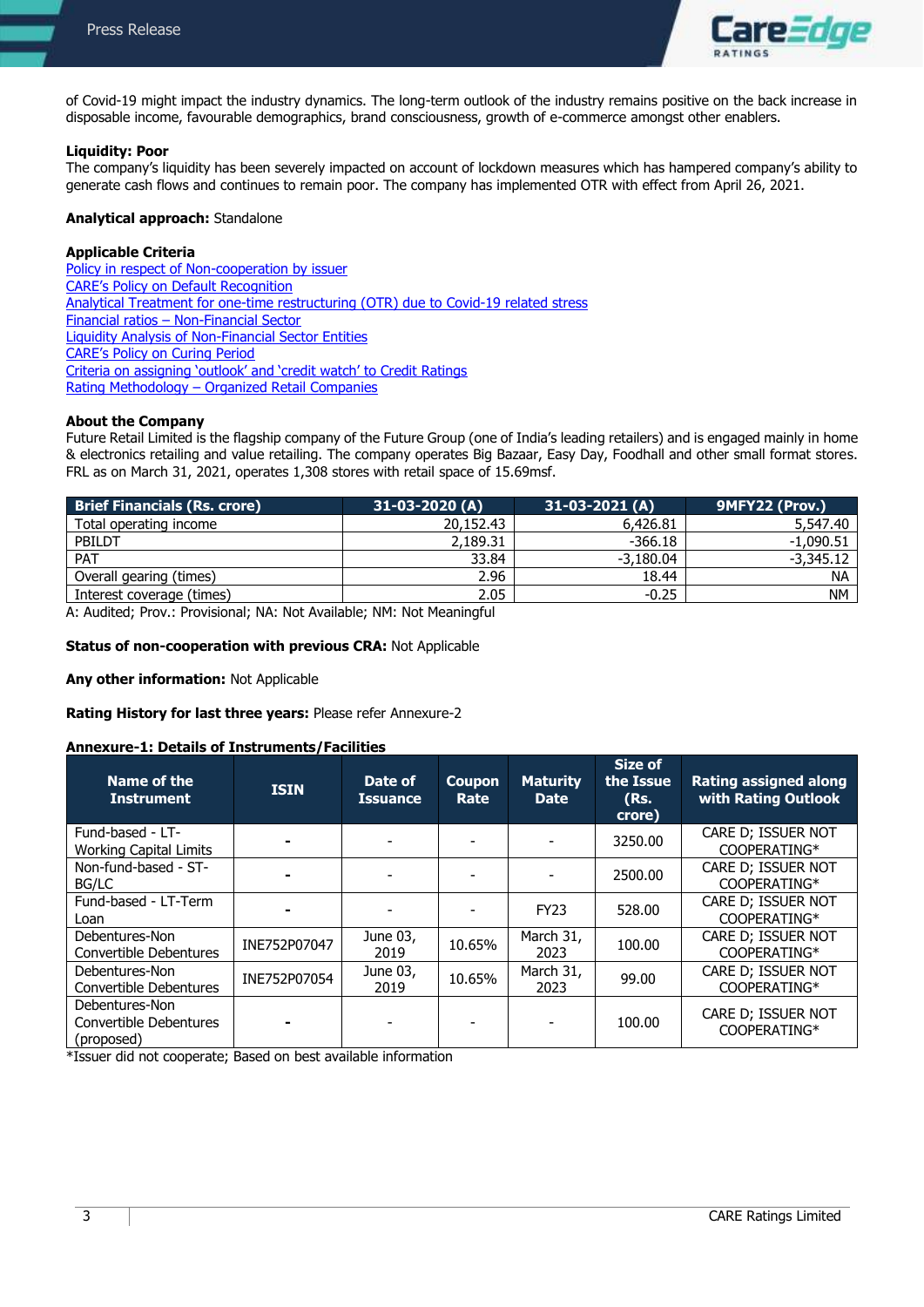

## **Annexure-2: Rating History of last three years**

|                  |                                                             | <b>Current Ratings</b>    |                                                        | <b>Rating history</b>                                        |                                                       |                                                |                                                                                                                                                           |                                                                                                                                               |
|------------------|-------------------------------------------------------------|---------------------------|--------------------------------------------------------|--------------------------------------------------------------|-------------------------------------------------------|------------------------------------------------|-----------------------------------------------------------------------------------------------------------------------------------------------------------|-----------------------------------------------------------------------------------------------------------------------------------------------|
|                  |                                                             |                           |                                                        |                                                              | Date(s)                                               | Date(s)                                        |                                                                                                                                                           | Date(s)                                                                                                                                       |
| Sr.<br><b>No</b> | <b>Name of the</b><br><b>Instrument/Ban</b><br>k Facilities | <b>Typ</b><br>$\mathbf e$ | <b>Amount</b><br><b>Outstandin</b><br>g (Rs.<br>crore) | Rating                                                       | &<br><b>Rating(s)</b><br>assigned<br>in 2022-<br>2023 | &<br>Rating(s)<br>assigned<br>in 2021-<br>2022 | Date( $s$ ) &<br>Rating(s)<br>assigned in<br>2020-2021                                                                                                    | &<br><b>Rating(s)</b><br>assigned<br>in 2019-<br>2020                                                                                         |
| $\mathbf{1}$     | Fund-based - LT-<br><b>Working Capital</b><br>Limits        | LT                        | 3250.00                                                | CARE D;<br><b>ISSUER NOT</b><br>COOPERATING<br>∗             |                                                       | 1) CARE D<br>$(03$ -Jan-<br>22)                | 1) CARE B<br>(CWN)<br>$(31-Mar-21)$<br>2) CARE B<br>(CWN)<br>(29-Oct-20)<br>3) CARE BB+<br>(CWD)<br>(27-Jul-20)<br>4) CARE A-<br>(CWN)<br>$(13-May-20)$   | 1)CARE<br>$A+$ (CWN)<br>(26-Mar-<br>20)<br>2)CARE<br>$AA-;$<br>Negative<br>$(23-Oct-$<br>19)<br>3)CARE<br>AA-;<br>Negative<br>(23-Jul-<br>19) |
| $\overline{2}$   | <b>Commercial Paper</b>                                     | <b>ST</b>                 |                                                        |                                                              |                                                       |                                                | 1) Withdraw<br>n<br>$(21-Aug-20)$<br>2) CARE A4+<br>(CWD)<br>(27-Jul-20)<br>3)CARE A2+<br>(CWN)<br>$(13-May-20)$                                          | 1)CARE<br>A1 (CWN)<br>(26-Mar-<br>20)<br>2)CARE<br>$A1+$<br>(23-Oct-<br>19)<br>3)CARE<br>$A1+$<br>(23-Jul-<br>19)                             |
| 3                | Non-fund-based -<br>ST-BG/LC                                | <b>ST</b>                 | 2500.00                                                | CARE D;<br><b>ISSUER NOT</b><br><b>COOPERATING</b><br>$\ast$ |                                                       | 1)CARE D<br>$(03$ -Jan-<br>22)                 | 1) CARE A4<br>(CWN)<br>$(31-Mar-21)$<br>2) CARE A4<br>(CWN)<br>(29-Oct-20)<br>3) CARE A4+<br>(CWD)<br>(27-Jul-20)<br>4)CARE A2+<br>(CWN)<br>$(13-May-20)$ | 1)CARE<br>A1 (CWN)<br>(26-Mar-<br>20)<br>2)CARE<br>$A1+$<br>(23-Oct-<br>19)<br>3)CARE<br>$A1+$<br>(23-Jul-<br>19)                             |
| $\overline{4}$   | <b>Commercial Paper</b>                                     | <b>ST</b>                 |                                                        |                                                              |                                                       |                                                | 1) Withdraw<br>n<br>$(21-Aug-20)$<br>2) CARE A4+<br>(CWD)<br>(27-Jul-20)<br>3) CARE A2<br>(CWN)<br>$(13-May-20)$                                          | 1)CARE<br>A1 (CWN)<br>(26-Mar-<br>20)<br>2)CARE<br>$A1+$<br>$(23-Oct-$<br>19)<br>3)CARE<br>$A1+$                                              |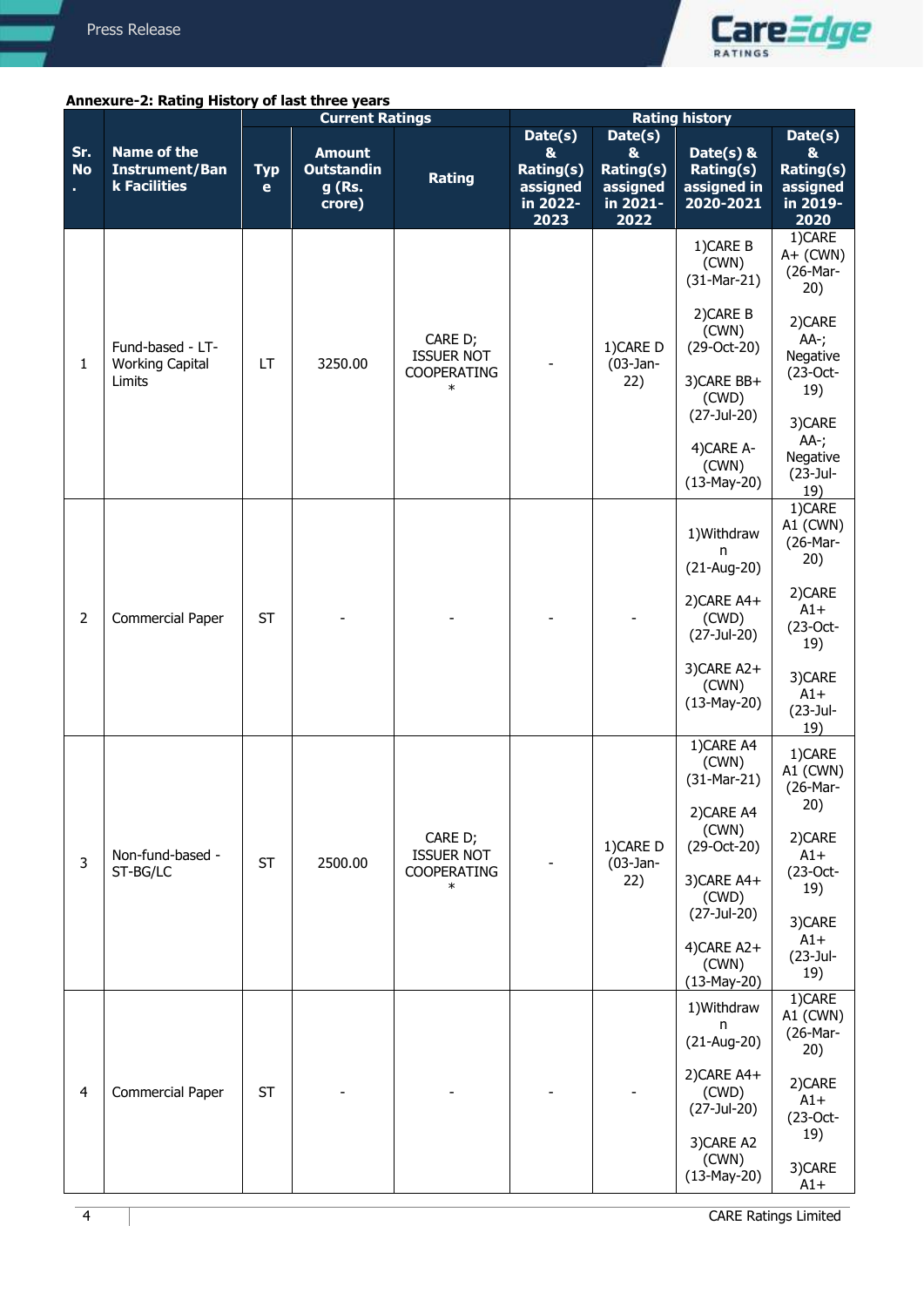

|                |                               |           |        |                                                       |                               |                                                                                                                                                                            | $(23-Jul-$                                                                                                                                                              |
|----------------|-------------------------------|-----------|--------|-------------------------------------------------------|-------------------------------|----------------------------------------------------------------------------------------------------------------------------------------------------------------------------|-------------------------------------------------------------------------------------------------------------------------------------------------------------------------|
| 5              | <b>Commercial Paper</b>       | <b>ST</b> |        |                                                       |                               | 1) Withdraw<br>n<br>$(21-Aug-20)$<br>2) CARE A4+<br>(CWD)<br>(27-Jul-20)                                                                                                   | 19)<br>1)CARE<br>A1 (CWN)<br>(26-Mar-<br>20)<br>2)CARE<br>$A1+$<br>$(23-Oct-$<br>19)                                                                                    |
|                |                               |           |        |                                                       |                               | 3) CARE A2<br>(CWN)<br>$(13-May-20)$                                                                                                                                       | 3)CARE<br>$A1+$<br>(23-Jul-<br>19)                                                                                                                                      |
| 6              | <b>Commercial Paper</b>       | <b>ST</b> |        |                                                       |                               | 1) Withdraw<br>n<br>$(21-Aug-20)$<br>2) CARE A4+<br>(CWD)<br>(27-Jul-20)                                                                                                   | 1)CARE<br>A1 (CWN)<br>(26-Mar-<br>20)<br>2)CARE<br>$A1+$<br>$(23-Oct-$<br>19)                                                                                           |
|                |                               |           |        |                                                       |                               | 3)CARE A2<br>(CWN)<br>$(13-May-20)$                                                                                                                                        | 3)CARE<br>$A1+$<br>(23-Jul-<br>19)                                                                                                                                      |
| $\overline{7}$ | Fund-based - LT-<br>Term Loan | <b>LT</b> | 528.00 | CARE D;<br><b>ISSUER NOT</b><br>COOPERATING<br>$\ast$ | 1)CARE D<br>$(03-Jan-$<br>22) | 1) CARE B<br>(CWN)<br>$(31-Mar-21)$<br>2) CARE B<br>(CWN)<br>(29-Oct-20)<br>3) CARE BB+<br>(CWD)<br>(27-Jul-20)<br>4) CARE A-<br>(CWN)<br>$(13-May-20)$                    | 1)CARE<br>$A+$ (CWN)<br>(26-Mar-<br>20)<br>2)CARE<br>AA-;<br>Negative<br>$(23-Oct-$<br>19)<br>3)CARE<br>$AA$ -;<br>Negative<br>(23-Jul-                                 |
| $\,8\,$        | <b>Fixed Deposit</b>          | LT        |        |                                                       |                               | 1) Withdraw<br>n<br>$(31-Mar-21)$<br>2) CARE B<br>$(FD)$ (CWN)<br>(29-Oct-20)<br>3) CARE BB+<br>$(FD)$ (CWD)<br>(27-Jul-20)<br>4) CARE A-<br>$(FD)$ (CWN)<br>$(13-May-20)$ | 19)<br>1)CARE<br>$A+$ (FD)<br>(CWN)<br>(26-Mar-<br>20)<br>2) CARE<br>AA- (FD);<br>Negative<br>$(23-Oct-$<br>19)<br>3)CARE<br>AA- (FD);<br>Negative<br>$(23-Jul-$<br>19) |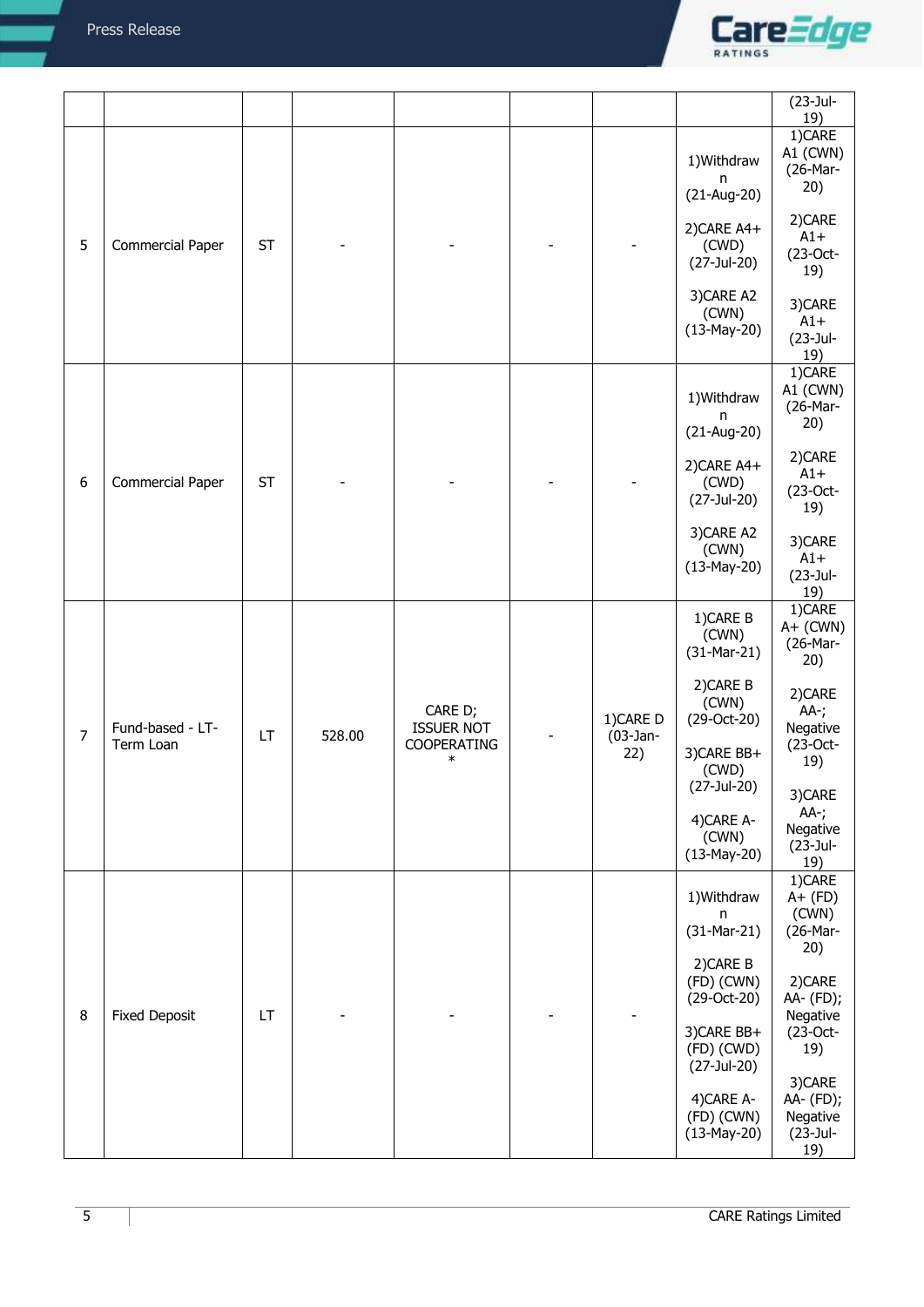

| 9  | Debentures-Non<br>Convertible<br><b>Debentures</b> | LT        | 199.00                | CARE D;<br><b>ISSUER NOT</b><br><b>COOPERATING</b><br>$\ast$ |                               | 1) CARE D<br>$(03$ -Jan-<br>22)     | 1) CARE B<br>(CWN)<br>$(31-Mar-21)$<br>2) CARE B<br>(CWN)<br>$(29-Oct-20)$<br>3) CARE BB+<br>(CWD)<br>(27-Jul-20)<br>4) CARE A- | 1)CARE<br>$A+$ (CWN)<br>(26-Mar-<br>20)<br>2)CARE<br>AA-;<br>Negative<br>$(23$ -Oct-<br>19)<br>3)CARE<br>$AA-;$ |
|----|----------------------------------------------------|-----------|-----------------------|--------------------------------------------------------------|-------------------------------|-------------------------------------|---------------------------------------------------------------------------------------------------------------------------------|-----------------------------------------------------------------------------------------------------------------|
|    |                                                    |           |                       |                                                              |                               |                                     | (CWN)<br>$(13-May-20)$                                                                                                          | Negative<br>$(23-Jul-$<br>19)                                                                                   |
|    |                                                    |           |                       |                                                              |                               |                                     | 1) CARE B<br>(CWN)<br>$(31-Mar-21)$                                                                                             | 1)CARE<br>$A+$ (CWN)<br>(26-Mar-<br>20)                                                                         |
| 10 | Debentures-Non<br>Convertible                      | <b>LT</b> | 100.00                | CARE D;<br><b>ISSUER NOT</b>                                 | 1)CARE D<br>$(03-Jan-$<br>22) | 2) CARE B<br>(CWN)<br>(29-Oct-20)   | 2)CARE<br>$AA$ -;<br>Negative<br>$(23$ -Oct-                                                                                    |                                                                                                                 |
|    | <b>Debentures</b>                                  |           | COOPERATING<br>$\ast$ |                                                              |                               | 3) CARE BB+<br>(CWD)<br>(27-Jul-20) | 19)                                                                                                                             |                                                                                                                 |
|    |                                                    |           |                       |                                                              |                               |                                     | 4) CARE A-<br>(CWN)<br>$(13-May-20)$                                                                                            | 3)CARE<br>$AA-$ ;<br>Negative<br>(23-Jul-<br>19)                                                                |

\*Issuer did not cooperate; Based on best available information

## **Annexure 3: Complexity level of various instruments rated for this company**

| Sr. No l | Name of instrument                     | <b>Complexity level</b> |
|----------|----------------------------------------|-------------------------|
|          | Debentures-Non Convertible Debentures  | Simple                  |
|          | Fund-based - LT-Term Loan              | Simple                  |
|          | Fund-based - LT-Working Capital Limits | Simple                  |
|          | Non-fund-based - ST-BG/LC              | Simple                  |

## **Annexure 4: Bank Lender Details for this Company**

To view the lender wise details of bank facilities please **[click here](https://www.careratings.com/Bankdetails.aspx?Id=SnoKEBVKedFzqIlwJrWfoA==)**

**Note on complexity levels of the rated instrument:** CARE Ratings Ltd. has classified instruments rated by it on the basis of complexity. Investors/market intermediaries/regulators or others are welcome to write to care@careedge.in for any clarifications.